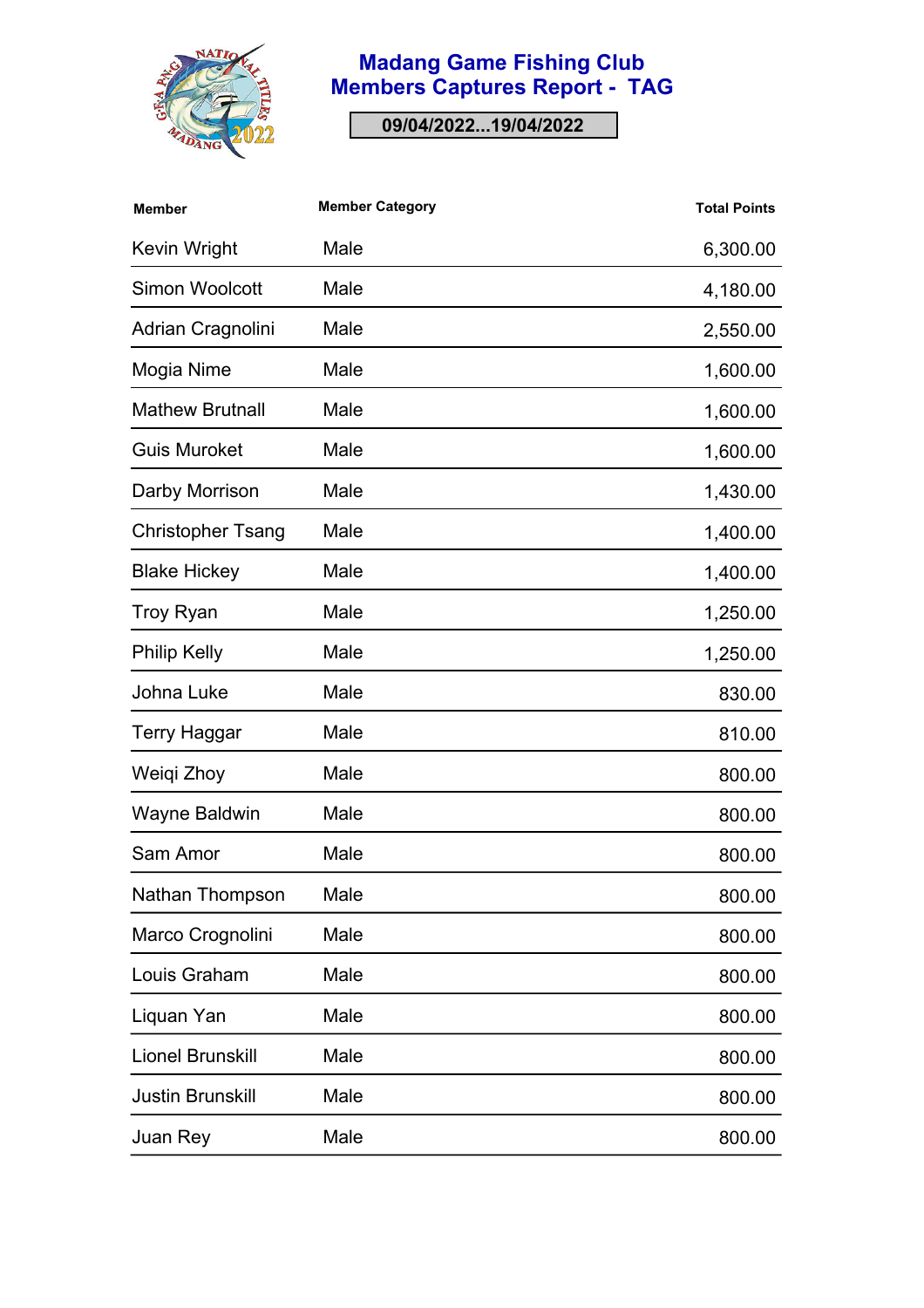

## **Madang Game Fishing Club Members Captures Report - TAG**

**09/04/2022...19/04/2022**

| <b>Member</b>            | <b>Member Category</b> | <b>Total Points</b> |
|--------------------------|------------------------|---------------------|
| <b>Jacky Weng</b>        | Male                   | 800.00              |
| Douglas Minimbi          | Male                   | 800.00              |
| <b>Damien Colette</b>    | Male                   | 800.00              |
| <b>Bobby Chen</b>        | Male                   | 800.00              |
| <b>Andrew Marlow</b>     | Male                   | 800.00              |
| Allan Atava              | Male                   | 800.00              |
| David Cowan              | Male                   | 710.00              |
| <b>Steve Balters</b>     | Male                   | 700.00              |
| <b>Matt Ellis</b>        | Male                   | 700.00              |
| Martin Tsang             | Male                   | 700.00              |
| Keith Kingston           | Male                   | 700.00              |
| <b>Jamie Mehl</b>        | Male                   | 700.00              |
| <b>Jack Canavan</b>      | Male                   | 700.00              |
| <b>Gary Litz</b>         | Male                   | 700.00              |
| <b>Finn Beirne</b>       | Male                   | 700.00              |
| <b>Daniel Finall</b>     | Male                   | 700.00              |
| <b>Carl Tammur</b>       | Male                   | 700.00              |
| <b>Ben Murchison</b>     | Male                   | 700.00              |
| <b>Leonard Tan</b>       | Male                   | 580.00              |
| Larry Posa               | Male                   | 550.00              |
| Ed Weggemans             | Male                   | 550.00              |
| <b>Christopher Tyson</b> | Male                   | 550.00              |
| <b>Brannon Yap</b>       | Male                   | 550.00              |